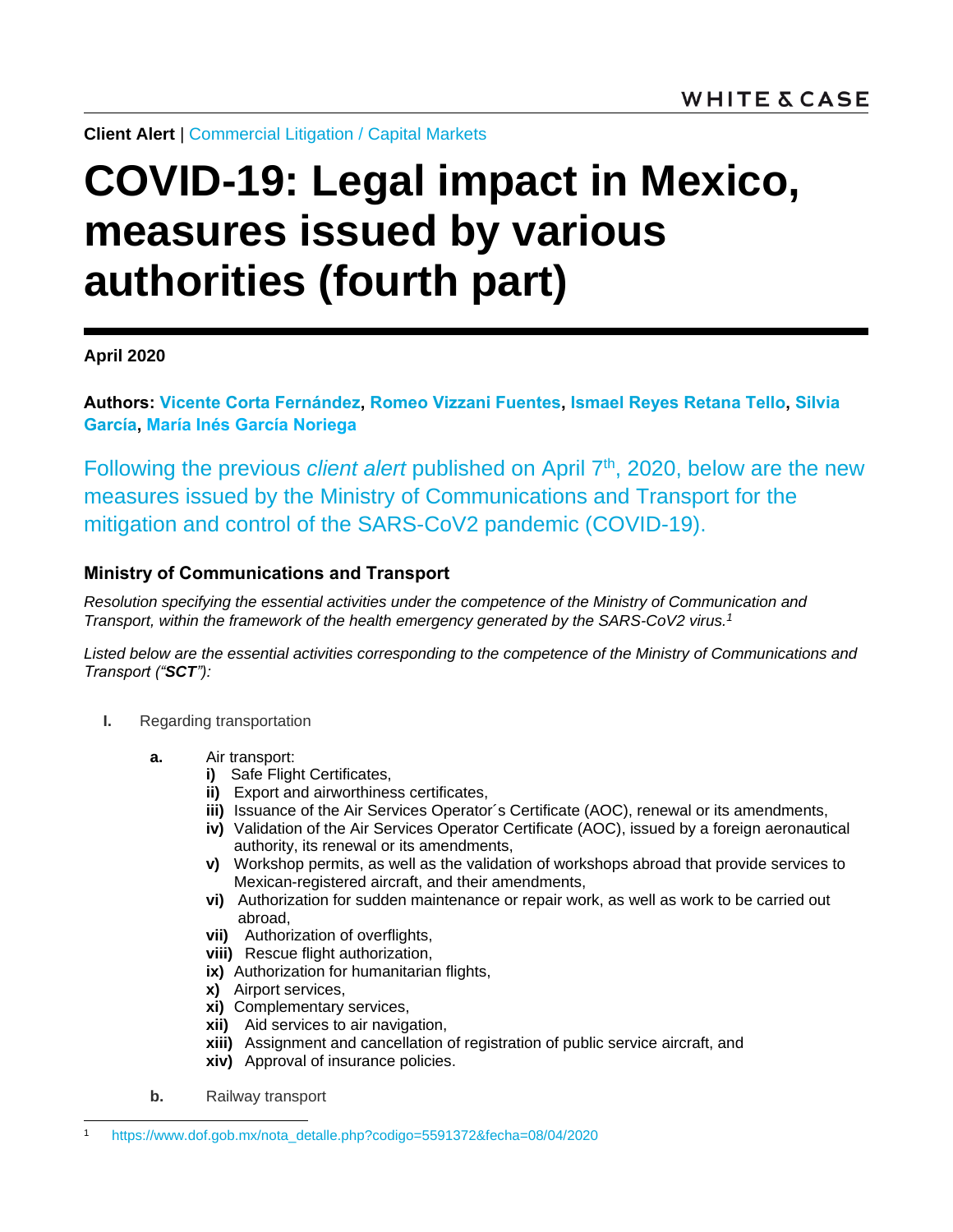- **i)** The provision of the public rail freight and passenger transport service, as well as its auxiliary and support services;
- **ii)** The rehabilitation and maintenance of railways, and
- **iii)** Conservation and maintenance work on railway equipment.
- **c.** Federal motor transport
	- **i)** Activities related to the chain of services for the transportation of people consisting of: **(a)** Federal passenger and motor transport services, **(b)** Maintenance services of the vehicle fleet, spare parts supply and related services, **(c)** Cleaning and disinfection services for vehicles of all kinds, passenger terminals, inns, mechanical service stations and sale of diesel and gasoline, **(d)** Operation of centers for loading and unloading of all kinds of goods, as well as shopkeepers, **(e)** Parcel and courier services, and **(f)** Tow trucks, salvage and vehicle storage services.
	- **ii)** Passenger terminals and verification units, auxiliary to federal motor transport;
	- **iii)** Supervision tasks in the main central passenger bus terminals of the country focused on the application of the sanitary measures issued, and
	- **iv)** Provisional authorizations to circulate without metal plates so that units destined for federal motor transport can transit and provide services while the health emergency persists.
- **d.** Marine transport
	- **i)** Granting of permits and authorizations to naval vessels or devices that provide services related to the transportation of passengers and cargo, as well as the production and distribution of gas, oil, gasoline or jet fuel:
		- Temporary permits for cabotage navigation to foreign vessels.
		- Permanent authorizations for foreign naval artifacts to operate in Mexican marine areas.
		- Permits for the provision of passenger transport services on waterways.
	- **ii)** Processing and granting of authorizations to act as a general shipping agent or shipping agent,
	- **iii)** Humanitarian bridges,
	- **iv)** The essential port works to ensure the proper functioning of the ports, including the port projects of the private sector whose purpose is building strategic infrastructure for the port operation and the stimulation of economic activity.
- **II.** Regarding Communications:
	- **i)** Actions to guarantee the continuity of telecommunication and broadcasting networks so that the population can access information media and telecommunications services;
	- **ii)** Actions to safeguard the security of critical infrastructure;
	- **iii)** Continuity of social coverage projects;
	- **iv)** Dissemination of information to the population about the rational use of telecommunications and broadcasting technologies;
	- **v)** Mail and courier services by the Mexican Postal Service;
	- **vi)** Telecomm satellite services for social coverage;
	- **vii)** Telecomm office services and resource dispersal services for Social Welfare programs;
	- **viii)** Maintenance of the Federal Government´s private network operation, and
	- **ix)** Evaluation of technological development projects.
- **III.** Regarding Infrastructure:
	- **i)** Preserving toll-free federal highways;
	- **ii)** The Rural Roads and Feeders Conservation and Rehabilitation Program, and
	- **iii)** The operation of the Toll Freeway Network, the toll-free ones, as well as the roads and bridges delivered to the governments of the federal entities and municipalities for their operation, maintenance, conservation and surveillance.
- **IV.** Regarding Port Operations: